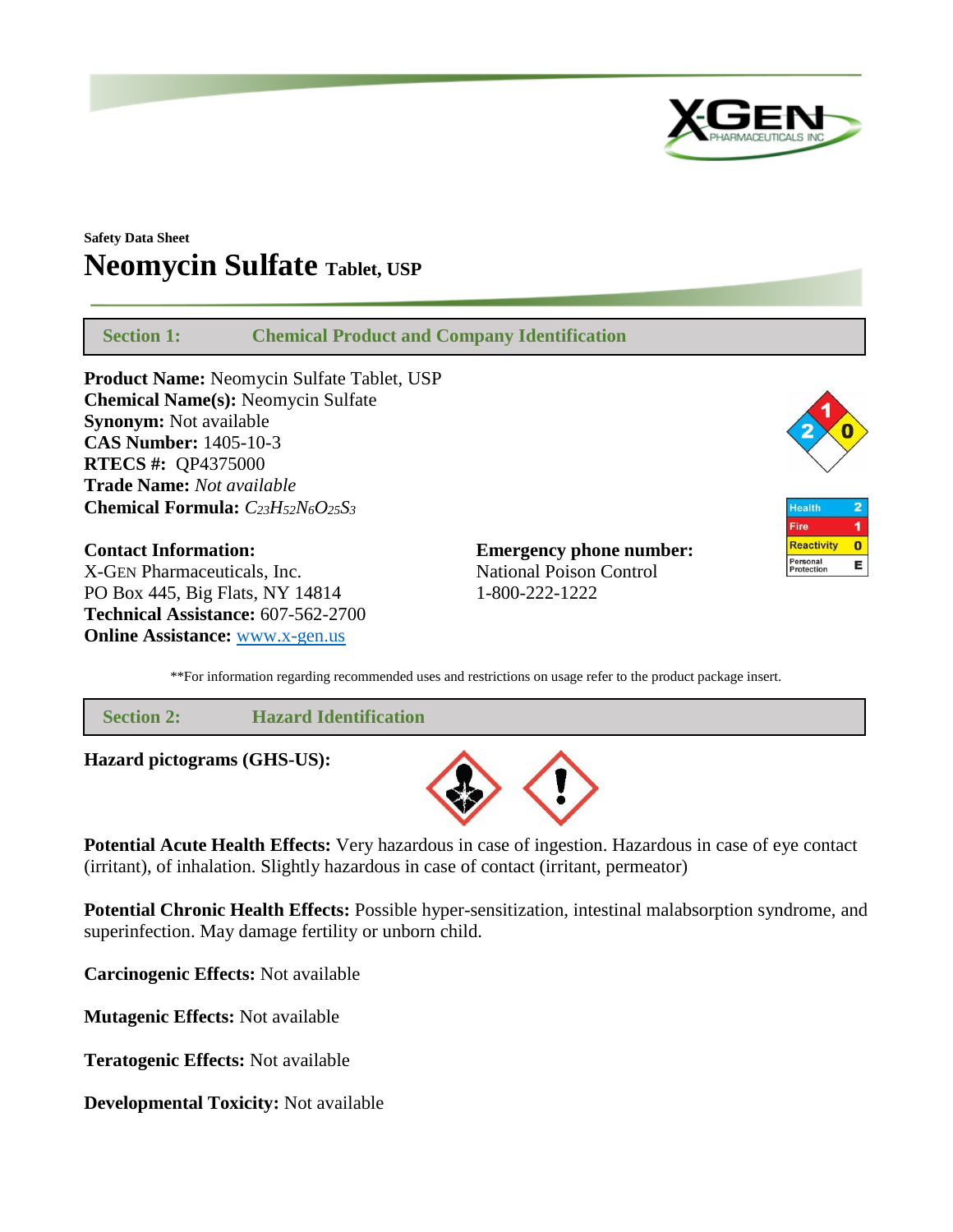| <b>Section 3:</b>            | <b>Composition and Information on Ingredients</b> |                             |                    |  |
|------------------------------|---------------------------------------------------|-----------------------------|--------------------|--|
| <b>Principle Components:</b> | <b>Name</b><br>Neomycin sulfate                   | $CAS \#$<br>$1405 - 10 - 3$ | % by Weight<br>100 |  |
| <b>Section 4:</b>            | <b>First Aid Measures</b>                         |                             |                    |  |

General: Remove from exposure. Remove contaminated clothing. For treatment advice, seek guidance from an occupational health physician or other licensed health-care provider familiar with workplace chemical exposure. If person is not breathing give artificial respiration. If breathing is difficult give oxygen. Persons developing serious hypersensitivity (anaphylactic) reactions must receive immediate medical attention. Obtain medical attention.

**Inhalation:** If inhaled may cause irritation. Remove to fresh air and rest in a well ventilated area. Seek medical attention immediately.

**Skin contact:** Causes mild irritation and is readily absorbable. Immediate flush skin with copious amounts of water while removing contaminated clothing and shoes. Wash contaminated clothes before reusing. Seek medical attention immediately.

**Eye contact:** May cause irritation. Check for and remove any contacts lenses. Do not use an eye ointment. Flush with copious amounts of water. Seek medical attention immediately.

**Ingestion:** DO NOT induce vomiting. May cause irritation. Flush mouth out with water. This material is poorly absorbed through the gastrointestinal tract. Seek medical attention immediately.

**Notes to physician:** Seek product package insert for complete information.

**Overdose Treatment:** Not available

 **Section 5: Fire Fighting Measures**

**Flammability of the product:** May combust at high temperatures.

**Combustion Products:** These products are carbon oxides (CO, CO<sub>2</sub>), sulfur oxides (SO<sub>2</sub>, SO<sub>3…</sub>), nitrogen oxides  $(NO, NO<sub>2</sub>$ .

**Unusual Fire and Explosion Hazards:** This material is assumed to be combustible. As with all dry powders it is advisable to ground mechanical equipment in contact with to dissipate the potential buildup of static electricity.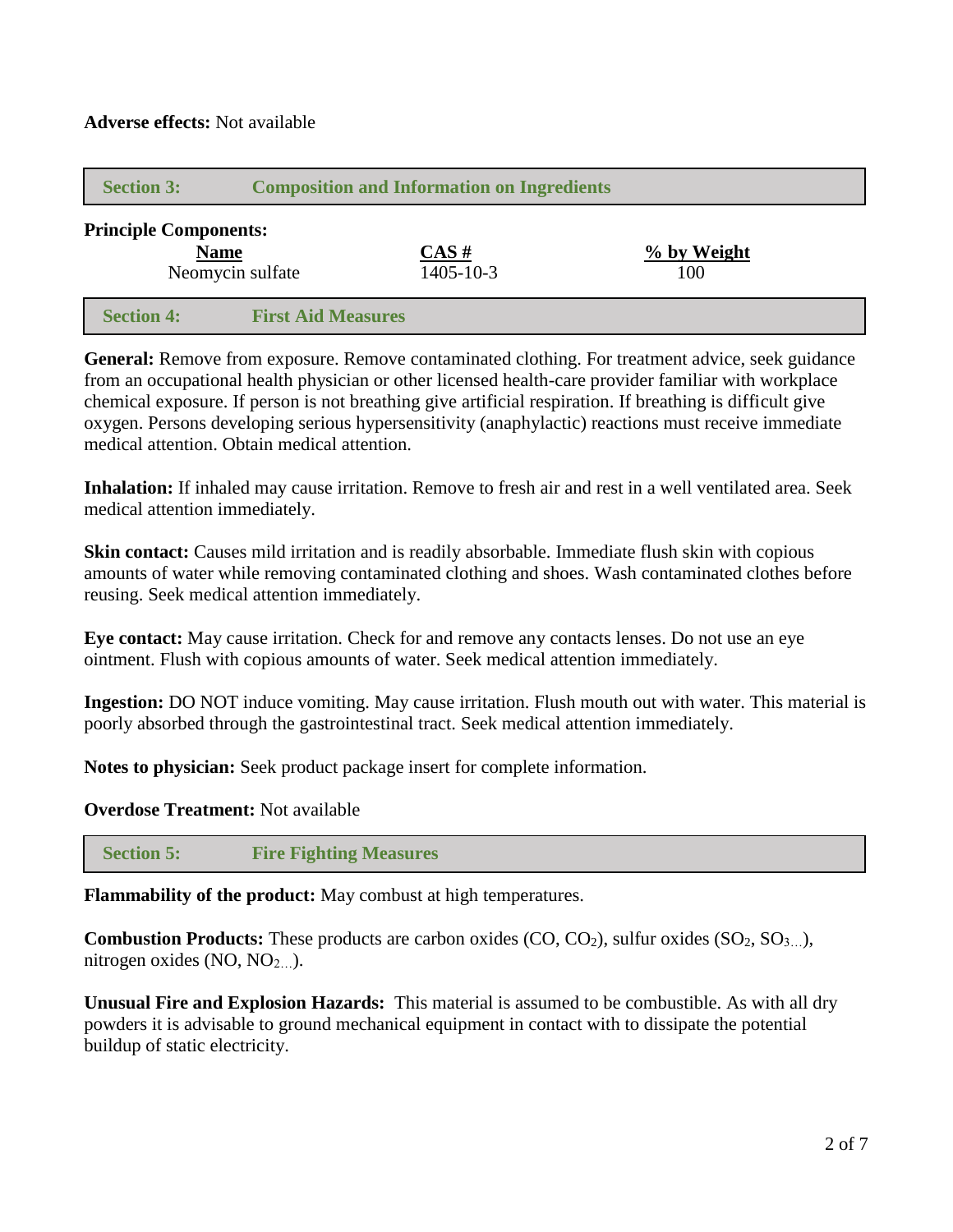# **Extinguishing Media and instruction:**

**Small fire:** Use DRY chemical powder. **Large fire:** Use water spray, carbon dioxide or foam. DO NOT use water jet.

**Protective equipment & precautions for firefighters:** As with all fires, evacuate personnel to a safe area. Firefighters should wear self-contained breathing apparatus and protective clothing.

**Special remarks on fire hazard:** Not available

**Special remarks on explosion hazard:** Not available

 **Section 6: Accidental Release Measures**

## **Release to land:**

**Small Spill:** Use appropriate tools to put the spilled solid in a convenient waste disposal container. Finish cleaning by spreading water on the contaminated surface and dispose of according to local and regional authority requirements.

**Large Spill:** Use a shovel to put the material into a convenient waste disposal container. Sweep up or vacuum with caution to avoid generation of dust during clean-up. Finish cleaning by spreading water on the contaminated surface and clean surface thoroughly to remove residual contamination. Collect in suitable container for disposal. For proper waste disposal, see section 13 of the SDS.

**Release to air:** If dust is generated, wear a disposable dust respirator (N95), and reduce exposures by ventilating area.

**Release to Water:** Refer to local water authority; drain disposal is not recommended.

**Protective equipment:** Keep unnecessary personnel away. Wear latex or nitrile gloves, safety glasses, and a disposable dust mask (N95), wear protective coveralls and shoe covers for spills.

# **Section 7: Handling and Storage**

**Handling:** As a general rule, when handling Neomycin Sulfate Tablets, USP, avoid all contact and inhalation of dust, mists and/or vapors associated with this material.

Keep away from heat and sources of ignition. Empty containers pose a fire risk, evaporate the residue under a fume hood. Ground all equipment containing material. Use only in accordance with directions.

**Storage:** Keep container tightly closed. Keep container in a cool, dry, well ventilated area (see USP CRT storage conditions). Protect from light and store at controlled room temperature  $20^{\circ}$  -  $25^{\circ}$ C (68° -77°F). Refer to label instructions to ensure product integrity.

**Incompatibilities:** Should be stored away from extreme heat and away from strong oxidizing agents.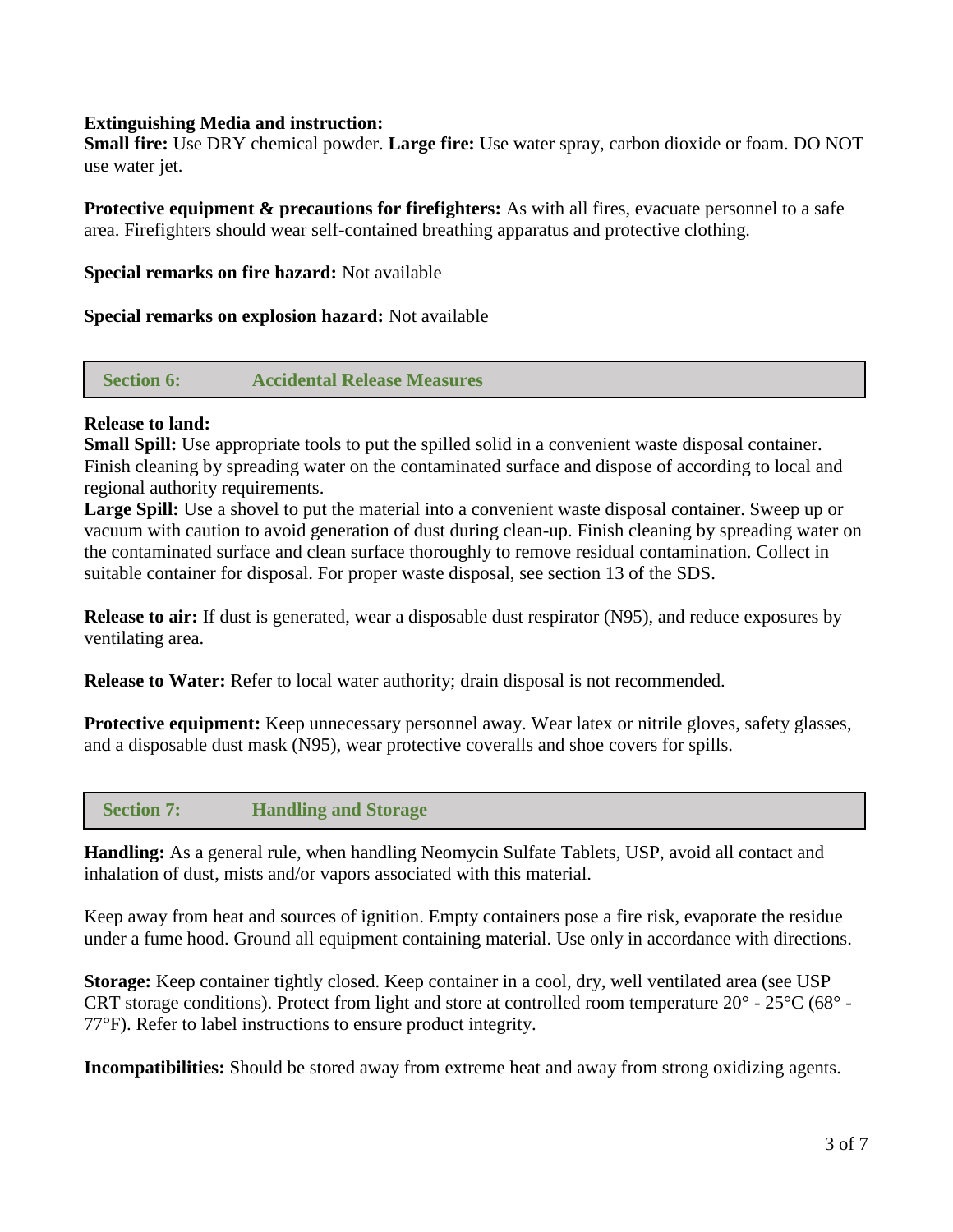# **Section 8: Exposure Controls / Personal Protection**

**Engineering Controls:** Use process enclosure, local exhaust ventilation, or other engineering controls to keep airborne levels below recommended exposure limits. If user operations generates dust, fume or mist, use ventilation to keep exposure to airborne contaminants below the exposure limit.

**Personal Protection:** Splash goggles. Lab coat. Gloves. Approved/certified dust respirator or equivalent. **In case of Large Spill:** Splash goggles. Full suit. Dust respirator. Boots. Gloves. A selfcontained breathing apparatus should be used to avoid inhalation of the product. Suggested protective clothing might not be sufficient; consult a specialist BEFORE handling this product.

**Respiratory Protection:** Under normal use, respirators are not required. If dusts are generated, use a disposable mask (N95). Personnel wearing respirators should be fit tested and approved for respirator use, under OSHA Respiratory Protection Standard 29 CFR 1910.134.

#### **Exposure limit:** Not available

| <b>Section 9:</b>                          | <b>Physical and Chemical Properties</b> |                                                   |  |
|--------------------------------------------|-----------------------------------------|---------------------------------------------------|--|
| <b>Physical appearance:</b> Solid (powder) |                                         | <b>Upper Flammable Limit:</b> Not available       |  |
| <b>Color:</b> White to slightly yellow     |                                         | <b>Lower Flammable Limit:</b> Not available       |  |
| Molecular Weight: 908.87 g/mole            |                                         | Vapor Pressure: Not available                     |  |
| <b>Taste:</b> Not available                |                                         | Vapor Density: Not available                      |  |
| <b>Odor:</b> Odorless or almost odorless   |                                         | <b>Relative density: Not available</b>            |  |
| <b>Odor Threshold: Not available</b>       |                                         | <b>Partition Coefficient: Not available</b>       |  |
| <b>pH</b> : Not available                  |                                         | <b>Auto-Ignition Temperature:</b> Not available   |  |
| <b>Melting Point: Decomposes</b>           |                                         | <b>Decomposition Temperature:</b> Not available   |  |
| <b>Freezing Point: Not available</b>       |                                         | <b>Viscosity:</b> Not available                   |  |
| <b>Boiling Point: Not available</b>        |                                         | <b>Dispersion Properties:</b> Not available       |  |
| <b>Flash Point: Not available</b>          |                                         | <b>Solubility:</b> Soluble in water. Very lightly |  |
| <b>Evaporation rate:</b> Not available     |                                         | soluble in alcohol; insoluble in acetone,         |  |
| <b>Flammability:</b> May combust at high   |                                         | chloroform and ether.                             |  |
| temperatures                               |                                         |                                                   |  |
|                                            |                                         |                                                   |  |

## **Section 10: Stability and Reactivity**

**Reactivity:** No reactivity hazard known.

**Chemical stability:** The product is stable under normal conditions.

**Possibility of hazardous reaction:** No dangerous reaction known under normal conditions.

**Conditions to avoid:** Store away from acids, moisture, light and heat.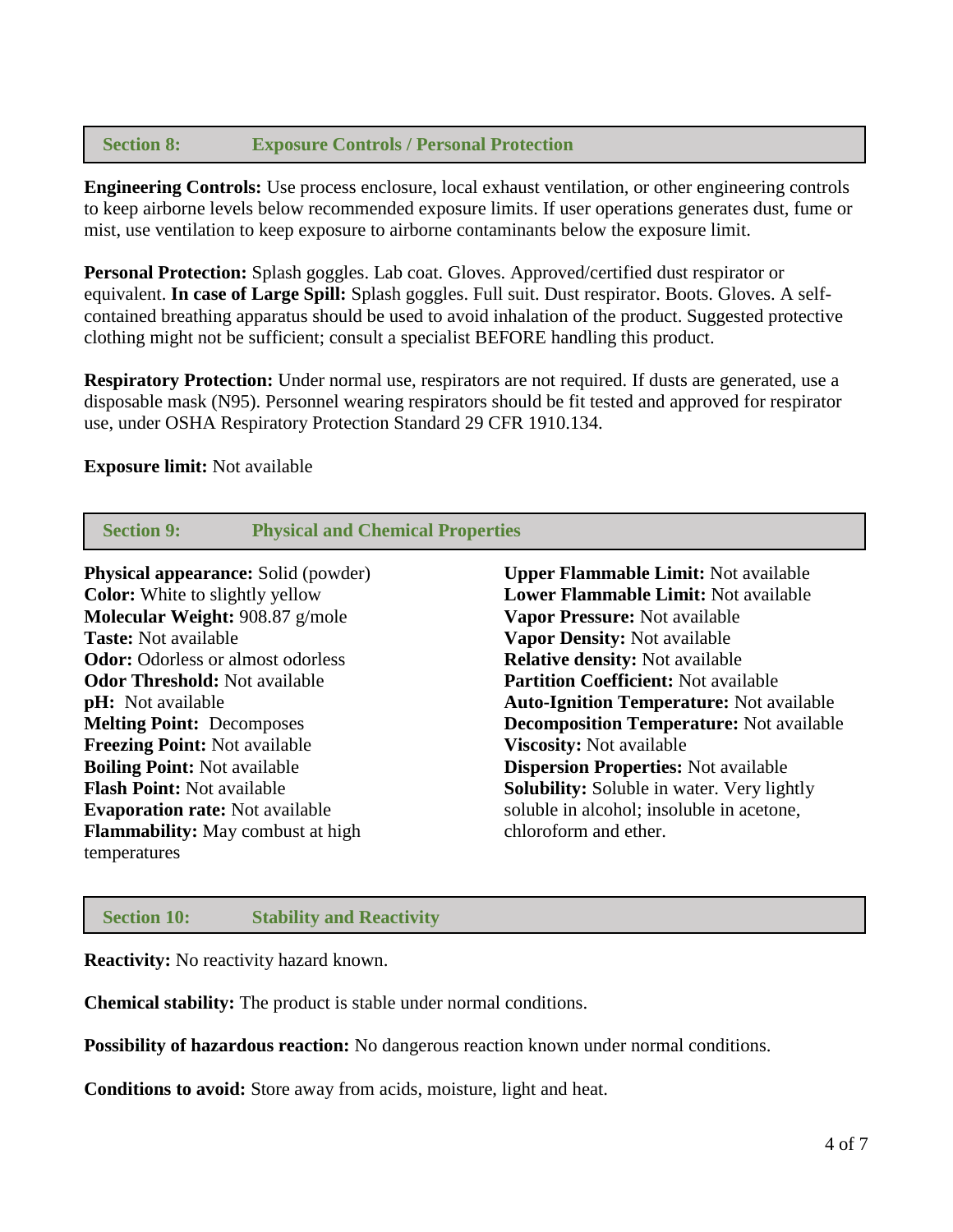# **Incompatible materials:** Acids

**Hazardous decomposition products:** When heated to decomposition, material emits very toxic fumes of sulfur oxides  $(SO_x \& NO_x)$ .

**Corrosivity:** Non-corrosive in presence of glass.

# **Polymerization:** No

 **Section 11: Toxicological Information**

**Routes of exposure:** Absorbed through skin, eye contact and inhalation.

#### **Symptoms:**

**Short term:** Hazardous in cases of inhalation. Slightly hazardous in case of skin contact (irritant, permeator). Very hazardous in case of ingestion. **Long term:** Possible hyper-sensitization, intestinal malabsorption syndrome, and superinfection. Aminoglycosides: Kidney damage, deafness. May damage fertility or unborn child.

**Reproductive toxicity:** Known to be excreted in maternal milk in animal.

## **FDA Pregnancy Category:** D

**Toxicity to animals:**

**Oral Rat:** LD50: 2750 mg/kg **Oral Mouse:** LD50: 2880 mg/kg

**Measures of toxicity:** Not available

**Additional reproductive health and toxicity data is available from the National Institute for Occupational Safety and Health (NIOSH) and/or Registry of Toxic Effects of Chemical Substance (RTECS).**

 **Section 12: Ecological Information**

**Ecotoxicity:** Contains a substance which causes risk of hazardous effects to the environment. Handle in a manner that prevents spills or releases to the environment.

## **Bioaccumulation potential:** Not available

**Products of biodegradation:** Possibly hazardous short term degradation products are not likely, however long term degradation products may arise.

**Toxicity of the products of biodegradation:** The products of degradation are more toxic.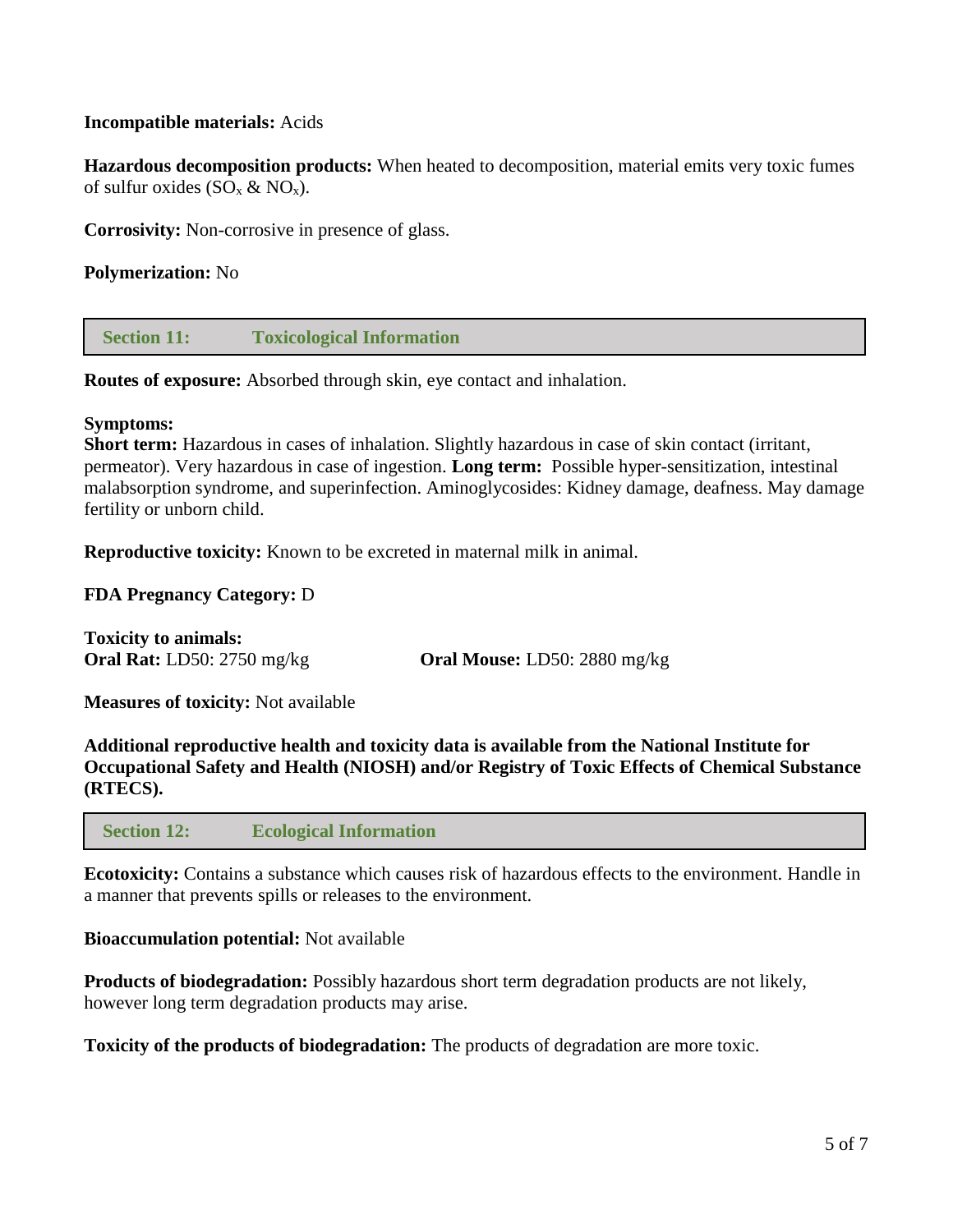# **Section 13: Disposal Information**

#### **Waste classification:** Not available

**Waste from residues/unused products:** Dispose of waste in accordance with all applicable federal, state and local laws.

**Waste Disposal:** Dispose of waste in accordance with all applicable federal, state and local laws.

 **Section 14: Transport Information**

**DOT Classification:** Not a DOT controlled material (United States). **UN Number:** Not available **UN Shipping name:** Not available **Transport hazard class:** Not available **Packing Group:** Not available **Environmental hazard:** Not available **Transport in bulk:** Not available **Special precautions needed with transport:** Not available

#### **Section 15: Regulatory Information**

**Federal and State Regulations:** California Prop. 65**:** This product contains the following ingredients for which the State of California has found to cause cancer, birth defects, or other reproductive harm, which would require a warning under the statue: Neomycin Sulfate. TSCA 8(b) inventory: Neomycin Sulfate

**Other Regulations:** Not available

**Other Classifications: WHMIS (Canada):** Class D-2B: material causing other toxic effects (TOXIC).

**DSCL** (**EEC**): R36-Irritating to eyes.

## **Superfund Amendments and Reauthorization Act of 1986 (SARA)**

**Hazard Catagories:** Immediate Hazard: Yes Delayed Hazard: Yes Fire Hazard: No Pressure Harard: No Reactivity Hazard: No